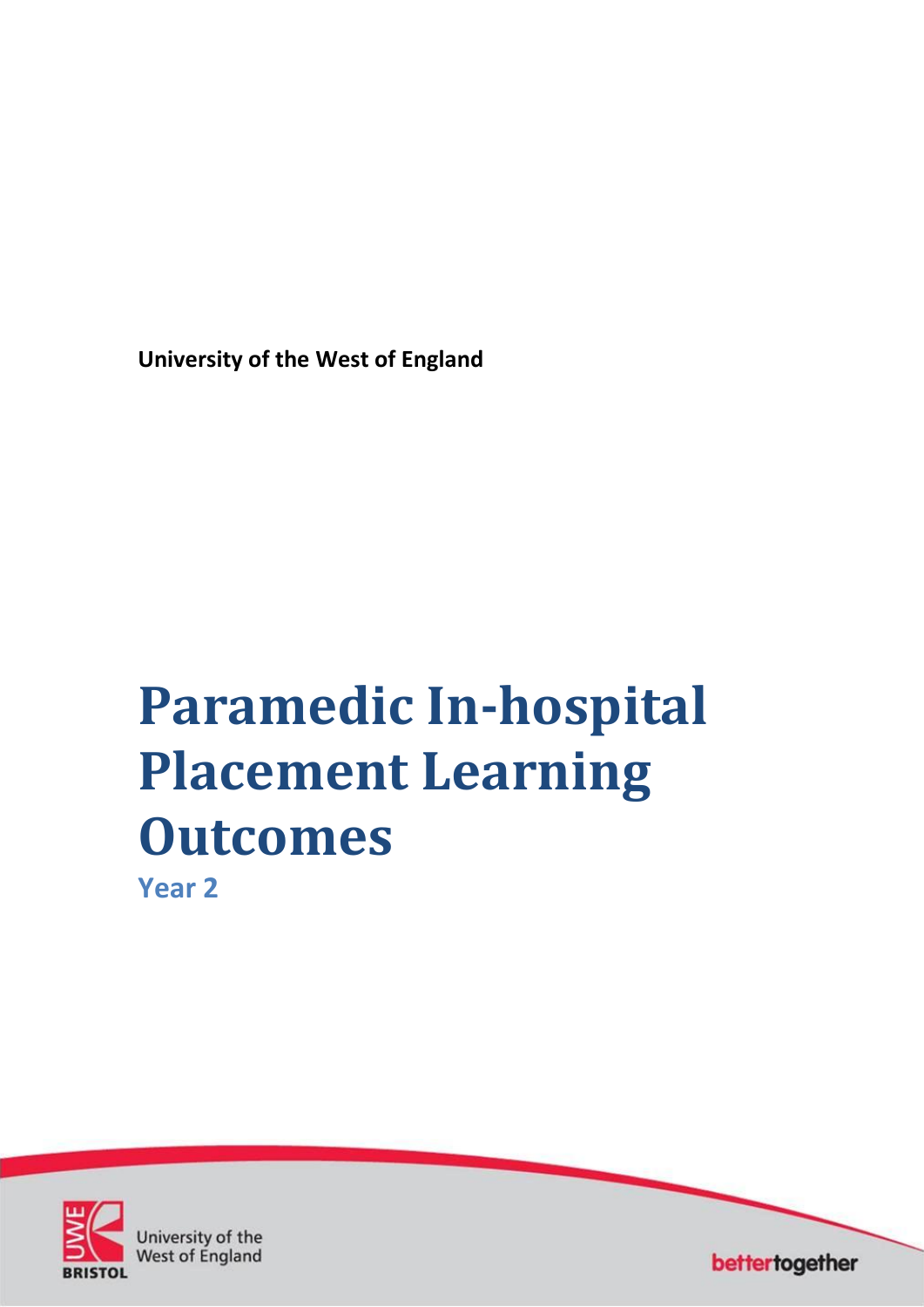## **In-hospital Placements**

During the second year of the paramedic programme; you will be allocated placements in a range of clinical settings outside of the Ambulance Service. These placements provide opportunities to have an increased exposure to a range of clinical specialties and clinical skills. These placement areas include, but are not limited to:-

- The Emergency Department
- Children's Emergency Department or Assessment Unit
- The Central Delivery Suite
- The Operating Theatre
- The Cardiac Unit or Coronary Care Unit
- The Heart Unit or PCI Centre
- The Minor Injury Unit or NHS Walk-in-Centre

### **Overall Placement Aim**

That the student should be able to:-

Gain enhanced levels of exposure to a range of clinical specialist areas and clinical conditions. These specialist areas provide increased opportunities to apply physical assessment, clinical reasoning and clinical skills that would take a longer period of time to encounter in the out-of-hospital environment.

## **Maintaining a Placement Reflective Journal**

The student paramedic will maintain a daily reflective journal in which they write about their learning experiences. For advice on reflective writing, please see section 10.

The journal should be word-processed and follow the directions in the introduction section of the portfolio, i.e. -

- Typing should utilise the same font size throughout 12; and lines should be double spaced to allow room for marker's annotations.
- Typing should also use the same font throughout. Avoid using a mixture of different font styles
- Handwritten evidence should be avoided. Where it is unavoidable, it must be legible.
- The layout should follow a consistent pattern.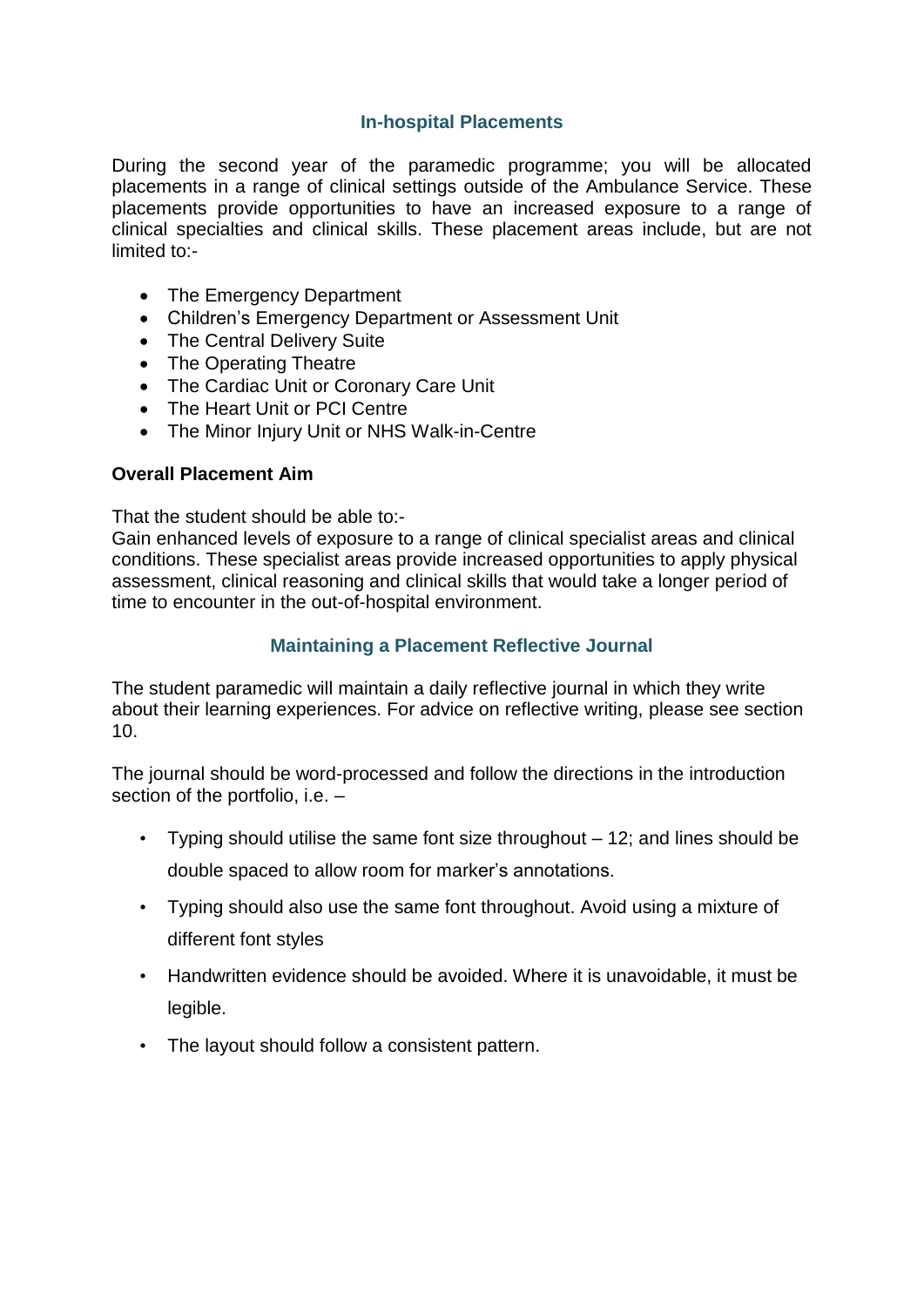## **Placement Objectives – Operating Theatres**

Airway management is a key area of pre-hospital care of the acutely ill or injured and the student paramedic will be required to gain as much supervised practice as possible in the full range of airway management within the 2 years of the programme.

Supervised practice will be gained in three areas of practice and placement:-

#### **1. Within the academic environment**

The University has three practice simulation suites and within these the course training team will set up a number of differing scenarios in which the student will gain knowledge, skills and experience in airway management. Increasingly sophisticated advanced airway manikins will be utilised to simulate the difficult airway and the trainers will instruct and assess the student as appropriate,

Whilst not wishing to quantify a specific number of scenarios, it is expected that the student will undertake a significant amount of airway management practice in this area.

#### **2. Within the pre-hospital environment**

1500 hours of practice placement with the emergency ambulance crews, paramedics, paramedic practitioners (ECP and CCP) and rapid response vehicles will afford the student a significant amount of exposure to supervised practice.

### **3. Within the hospital environment**

Placements within the hospital will include airway management in the operating departments under the direction and supervision of anaesthetists. The University follows the recommendations of the Joint Royal Colleges Ambulance Liaison Committee (JRCALC) which take account of the increasingly limited opportunities to gain experience of endotracheal intubation within the operating departments:-



#### **Recommendations**

JRCALC now recommends that much greater emphasis be placed on the establishment of a clear airway and optimum gas exchange than on achieving endotracheal intubation per se. In the same way that currently students are trained in the technique of cricothyroidotomy, which may rare circumstances be life-saving but in which they receive no formal assessment of competency on patients, so they will have training in laryngoscopy and endotracheal tube placement.

Laryngoscopy and the use of Magill's forceps will of course remain valuable skills to deal with impacted foreign bodies in the airway.

This means that trainee paramedics will continue to gain experience in the whole spectrum of airway management in the unconscious patient during their theatre attachment and will observe and, ideally, undertake intubation under supervision, but they will no longer be required to be specifically signed off as competent in that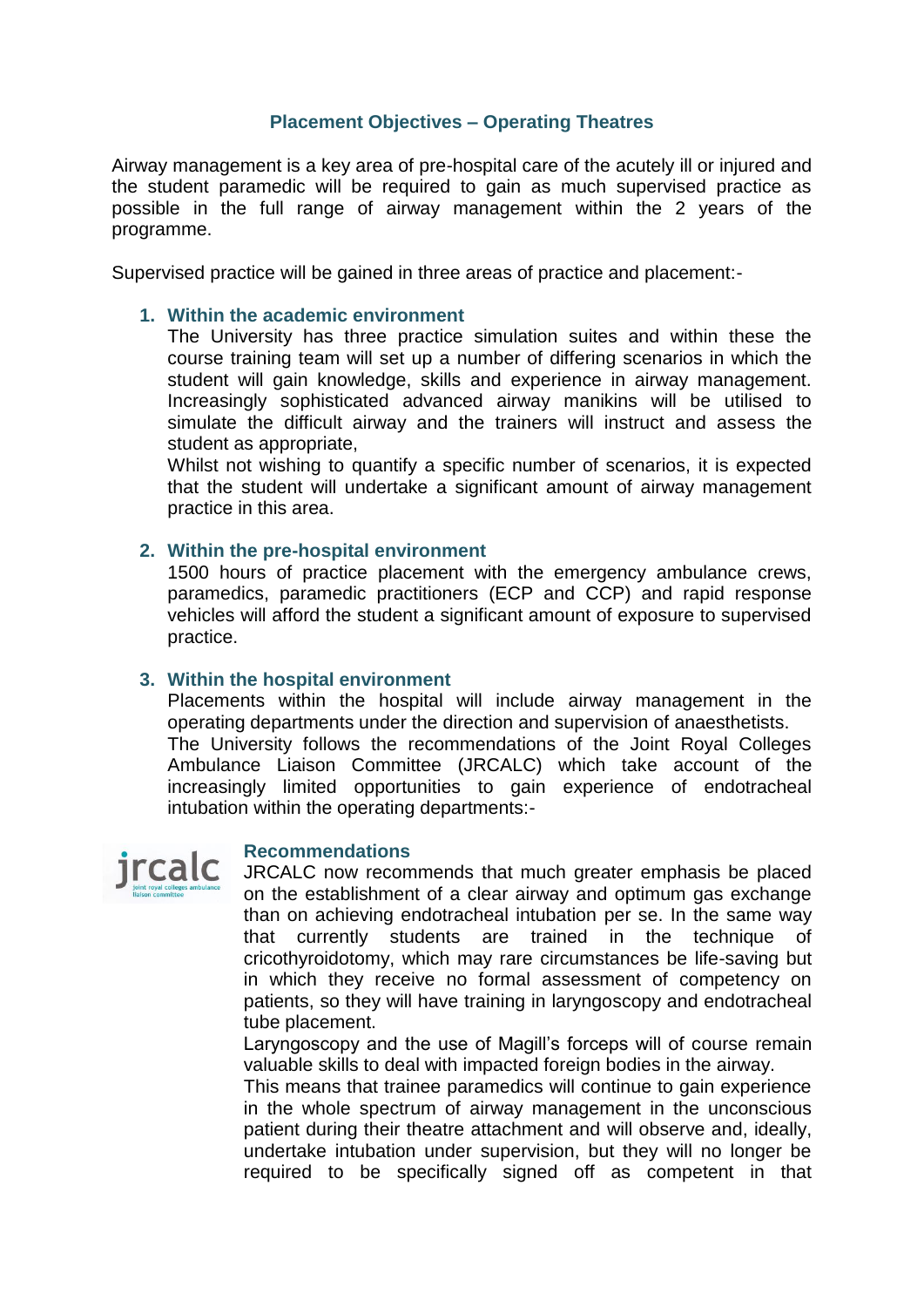intervention in theatres. They would however be expected to also gain wide experience in the use of supraglottic airway devices.

JRCALC have also recommended the following:-

In recognising that endotracheal intubation will continue to be undertaken in specific instances JRCALC supports the airway group's recommendation that from now on definite steps should be taken as soon as possible for a bougie and a means of carbon dioxide detection to be made available

#### **Learning Objectives**

That the student should be able to:-

- 1. Manage a patent airway using manual clearing methods and suctioning.
- 2. Manage a patent airway using basic positional methods
- 3. Manage an airway using airway adjuncts. NPA and OPA
- 4. Ventilate a patient using a bag-valve mask.
- 5. Insert and maintain a patients airway using a laryngeal mask airway (LMA)
- 6. Administer oxygen appropriately.
- 7. Insert and maintain an airway using an i-gel airway
- 8. Intubate a patient using an endotracheal tube
- 9. Ventilate an intubated patient using a bag-valve. and oxygen
- 10.Ventilate an intubated patient using an automated IPP ventilator
- 11.Insert an intravenous cannula

## **Placement Objectives – Emergency Department/MIU/WIC**

### **Placement Aims**

The aim for the department placement is **to gain as much broad experience** 

### **of caring for the sick or injured adult as possible.**

#### **Learning Objectives**

That the student should be able to:-

- 1. Undertake a range of patient assessments to identify illness and injury; including history taking, observations and physical examination as indicated
- 2. Perform intravenous cannulation
- 3. Participate in CPR and advanced life support
- 4. Undertake airway management and ventilation skills
- 5. Undertake cardiac monitoring for dysrhythmia and 12-lead ECG interpretation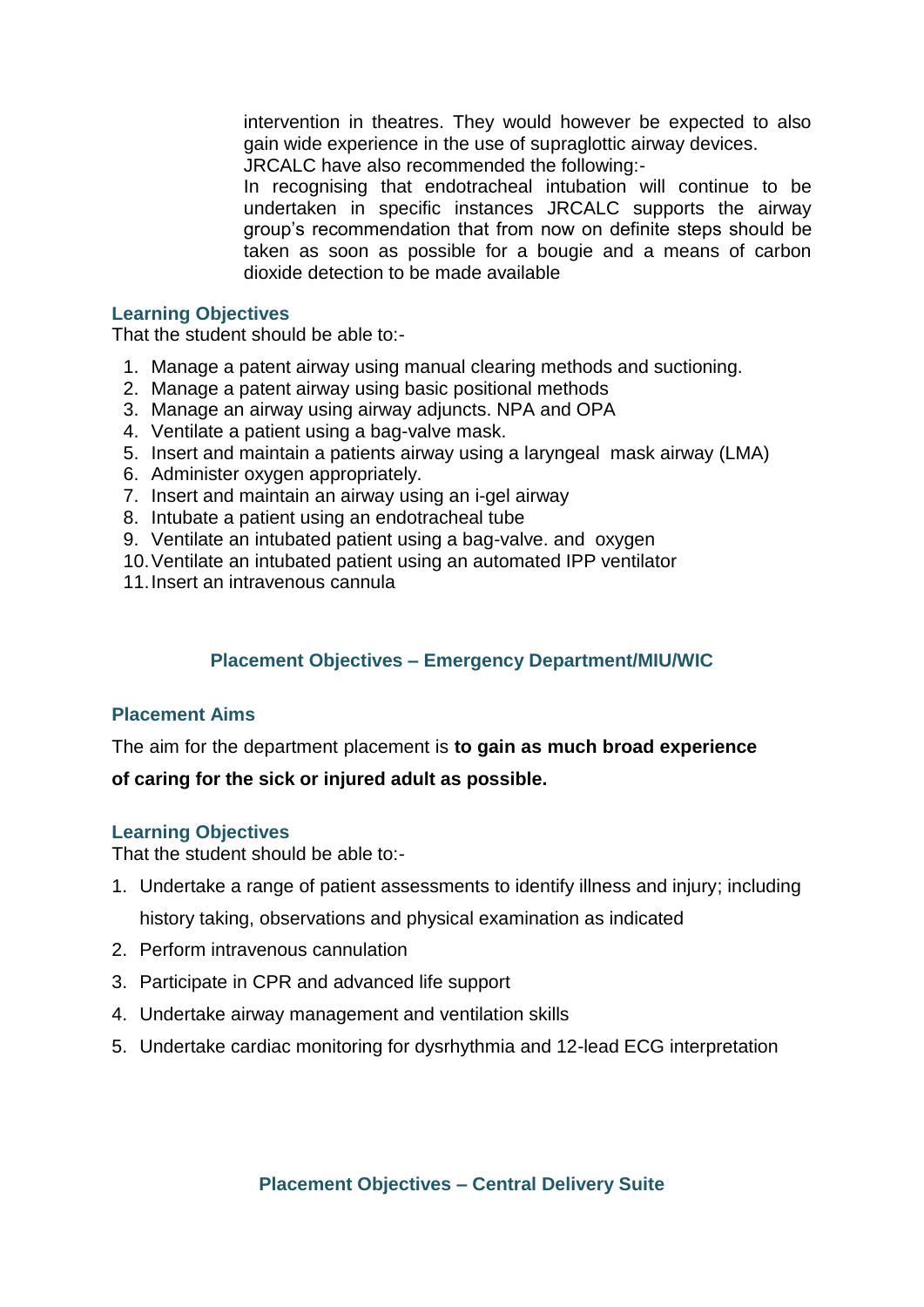## **Placement Aims**

The aim for the obstetric placement is **to gain as much broad experience of assisting with child-birth as possible.**

We do not require a fixed number of deliveries as this is very dependent upon how busy the delivery suite is during the placement period; upon the permission of the female in labour and upon the experience and permission of the midwife.

When a female goes in to labour and a midwife is not immediately available, the responsibility for managing a safe delivery falls upon the emergency ambulance crew. It is therefore very important that the paramedic knows how to recognise when a birth is imminent and how to manage a normal labour. It is also important that they are aware of the complications of labour and are experts in newborn life support. The placement objectives are written very pragmatically to reflect the limitations of practice within the hospital placement.

## **Learning Objectives**

That the student should be able to:-

- 1. appropriately assess and examine a pregnant woman and relate the findings to the gestational period
- 2. recognise when birth is imminent
- 3. describe the normal stages of labour and participate in the delivery
- 4. identify the complications of labour and witness the hospital management of same